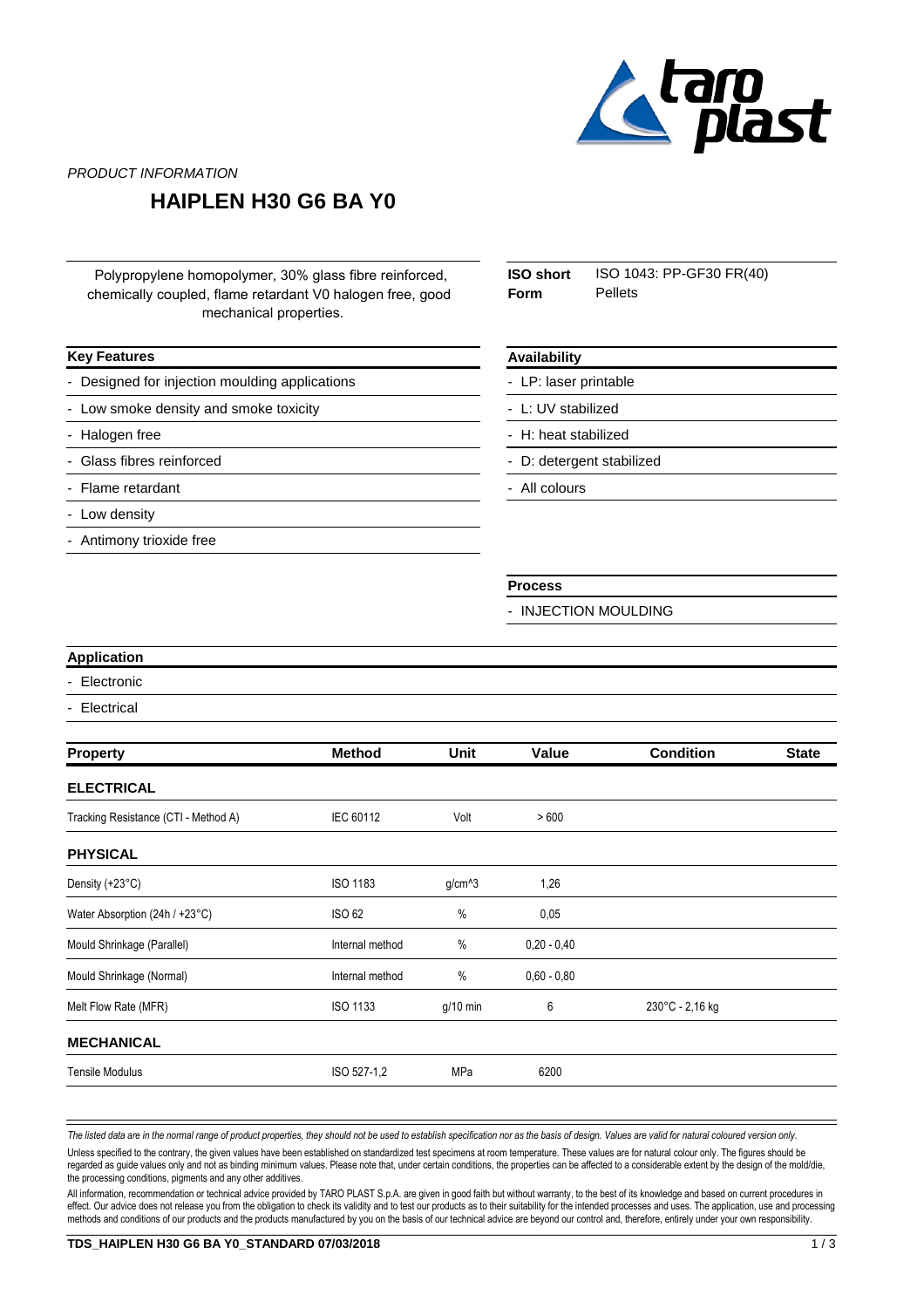

### PRODUCT INFORMATION

## **HAIPLEN H30 G6 BA Y0**

| <b>Elongation at Break</b>                 | ISO 527-1,2        | $\%$               | $\overline{2}$ |  |
|--------------------------------------------|--------------------|--------------------|----------------|--|
| Tensile Break Strength                     | ISO 527-1,2        | MPa                | 70             |  |
| <b>Flexural Modulus</b>                    | <b>ISO 178</b>     | MPa                | 5900           |  |
| Flexural Break Strength                    | <b>ISO 178</b>     | MPa                | 90             |  |
| IZOD Notched Impact (+23°C)                | ASTM D256          | J/m                | 60             |  |
| CHARPY Notched Impact (+23°C)              | <b>ISO 179/1eA</b> | $kJ/m^2$           | 6,5            |  |
| CHARPY Unnotched Impact (+23°C)            | ISO 179/1eU        | kJ/m <sup>^2</sup> | 30             |  |
| <b>THERMAL</b>                             |                    |                    |                |  |
| Softening Temperature - 5 kg (VST/B/50)    | <b>ISO 306</b>     | °C                 | 130            |  |
| Deflection Temperature 1,80 MPa (HDT A)    | <b>ISO 75A</b>     | °C                 | 148            |  |
| <b>Ball Pressure Test</b>                  | IEC 60695-10-2     | °C                 | 125            |  |
| <b>FLAMMABILITY</b>                        |                    |                    |                |  |
| Flame Behaviour (1,6 mm)                   | <b>UL94</b>        | Class              | V <sub>0</sub> |  |
| Flame Behaviour (3,2 mm)                   | <b>UL94</b>        | Class              | V <sub>0</sub> |  |
| Glow Wire Flammability Index-GWFI (1,6 mm) | IEC 60695-2-12     | °C                 | 960            |  |
|                                            |                    |                    |                |  |

| <b>INJECTION MOULDING</b>            | Value                 |  |
|--------------------------------------|-----------------------|--|
| Drying Temperature (Desiccant Dryer) | $80 - 100^{\circ}C$   |  |
| Drying Time (Desiccant Dryer)        | $2 - 4$ hours         |  |
| <b>Suggested Max Moisture</b>        | 0,2%                  |  |
| Suggested Max Regrind                | < 10%                 |  |
| <b>Melt Temperature</b>              | $220 - 250^{\circ}$ C |  |
| <b>Feed Temperature</b>              | $50^{\circ}$ C        |  |
| Rear Temperature                     | $200^{\circ}$ C       |  |
| Middle Temperature                   | $220^{\circ}$ C       |  |
| Front Temperature                    | $230^{\circ}$ C       |  |
| Nozzle Temperature                   | $240^{\circ}$ C       |  |
| Mould Temperature                    | $40 - 80^{\circ}$ C   |  |
| <b>Injection Rate</b>                | 50 - 150 mm/sec       |  |
| <b>Injection Pressure</b>            | 60 - 120 Mpa          |  |

The listed data are in the normal range of product properties, they should not be used to establish specification nor as the basis of design. Values are valid for natural coloured version only.

Unless specified to the contrary, the given values have been established on standardized test specimens at room temperature. These values are for natural colour only. The figures should be regarded as guide values only and not as binding minimum values. Please note that, under certain conditions, the properties can be affected to a considerable extent by the design of the mold/die, the processing conditions, pigments and any other additives.

All information, recommendation or technical advice provided by TARO PLAST S.p.A. are given in good faith but without warranty, to the best of its knowledge and based on current procedures in effect. Our advice does not release you from the obligation to check its validity and to test our products as to their suitability for the intended processes and uses. The application, use and processing methods and conditions of our products and the products manufactured by you on the basis of our technical advice are beyond our control and, therefore, entirely under your own responsibility.